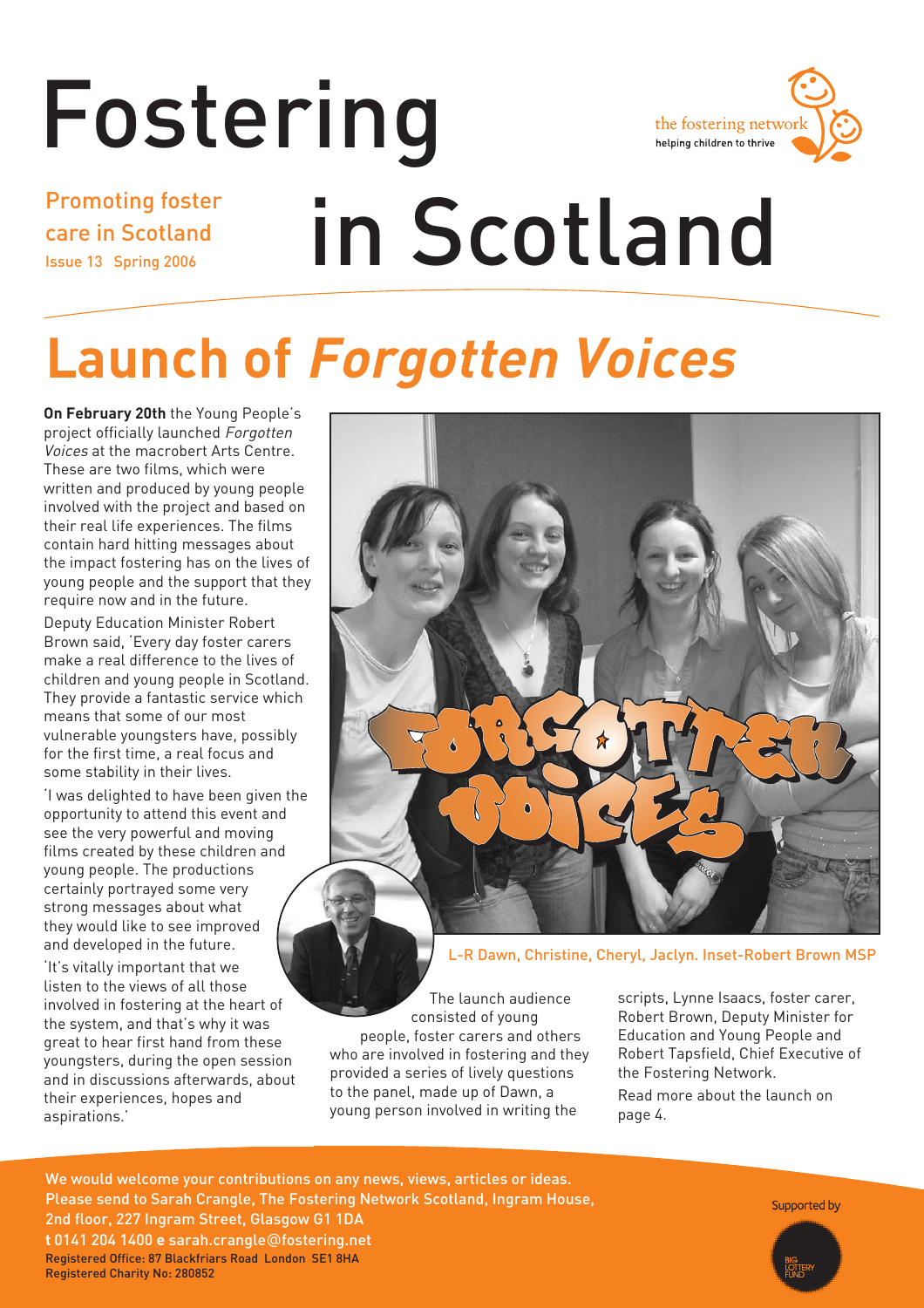#### **Contact us at:**

The Fostering Network Scotland Ingram House, 2nd floor, 227 Ingram Street Glasgow G1 1DA

**t** 0141 204 1400 **f** 0141 204 6588 **e** scotland@fostering.net

#### **www.fostering.net**

**Director** Bryan Ritchie

**Office Manager** Linda Curran **Administrative Assistant** Deborah Cook

**Advice, Information & Mediation**  Sandra Moody

**Training Manager** Sue Robertson

**Training Administrator** Joy Crawford

**Young Peoples project** Alison Boswell

**Fostering Links project** Sarah Crangle

#### **Foster Care Fortnight 2006**

**Foster Care Fortnight 2006** runs from Monday 8 to Sunday 21 May 2006. The theme for this year's campaign is fostering brighter futures.

Foster children want the same things in life as other children: success at school, a good job, and a happy family. However, many foster children may face great upheaval and disruption in their lives. They can experience several moves during a year, resulting in a change of foster carers, school and friends. Despite these difficulties, many foster children still go on to fulfil their potential and during Foster Care Fortnight 2006 their achievements will be celebrated along with ways in which foster carers have supported them to achieve their success. If you have a story you would like to share please email celebrate@fostering.net

During the two weeks fostering services around the UK will be holding events. If you are a fostering service you can receive advice and guidance on how you can be involved in Foster Care Fortnight.

For further information contact Claire Dickinson, Media and Communications Officer,

# bríahtei

## **New child car safety rules planned**

**The Department of Transport** hopes that new regulations governing the use of child car seats will come into force in September 2006, after being passed by Parliament.

By ensuring that children must use an appropriate child restraint, i.e. a baby seat, child seat, booster seat or booster cushion, it is estimated that over 2000 deaths or injuries to children will be prevented. Many children who are restrained with an adult seat belt risk damage to their internal organs in the event of a collision.

The new rules will affect children under 1.35m (4ft 5in) in height. Children under this height will have to wear an appropriate child restraint in both the front and rear of any vehicle. Rear-facing baby seats must not be used in seats with an active air bag. Previously an adult belt could be worn if no appropriate child restraint was available. It will continue to be the responsibility of the driver to ensure that all children under 14 years of age wear a seat belt at all times while travelling.

#### **Certain exceptions will apply**

- Children aged 3 to 11 can use an adult seat belt if no child restraint is available when travelling in the rear of a taxi or on a short, occasional journey
- If the child is under three, travelling in the back of a taxi and no child restraint is available then they may travel unrestrained. The child may be at further risk from wearing an adult seat belt due to risk of injury to their forming bone structure and internal organs
- In the rear of a car if two child restraints are used and prevent a third being fitted then an adult belt may be used if the child is over three
- Children travelling in emergency vehicles, such as ambulances and police cars will be exempted

These proposed new rules may have an impact on foster carers. For further information visit the Department of Transport www.dft.gov.uk **t** 020 7944 8300

## **FREE Induction training pack for volunteer mentors**

**The Fostering Network Scotland** has limited copies of this invaluable training pack available at absolutely no cost to those involved in developing mentoring skills.

Produced by the Scottish Care Leavers Mentoring Project with funding from the Robertson Trust, the Lloyd's TSB Foundation for Scotland, Miss Agnes H. Hunter's Trust and the Scottish Executive, this pack is a very useful tool for providing volunteer mentors to support young people making, planning to make, or who have made the transition from being looked after by the local authority back into their community.

The pack contains 30 hours of material divided into 10 sessions, and has an accompanying CD containing Microsoft word and pdf versions of the pack to allow trainers to edit the material to suit their own projects.

To get your free copy, while stocks are available, contact Linda Curran **t** 0141 204 1400 **e** scotland@fostering.net

**2** Fostering in Scotland

**e** media@fostering.net

**t** 020 7620 6441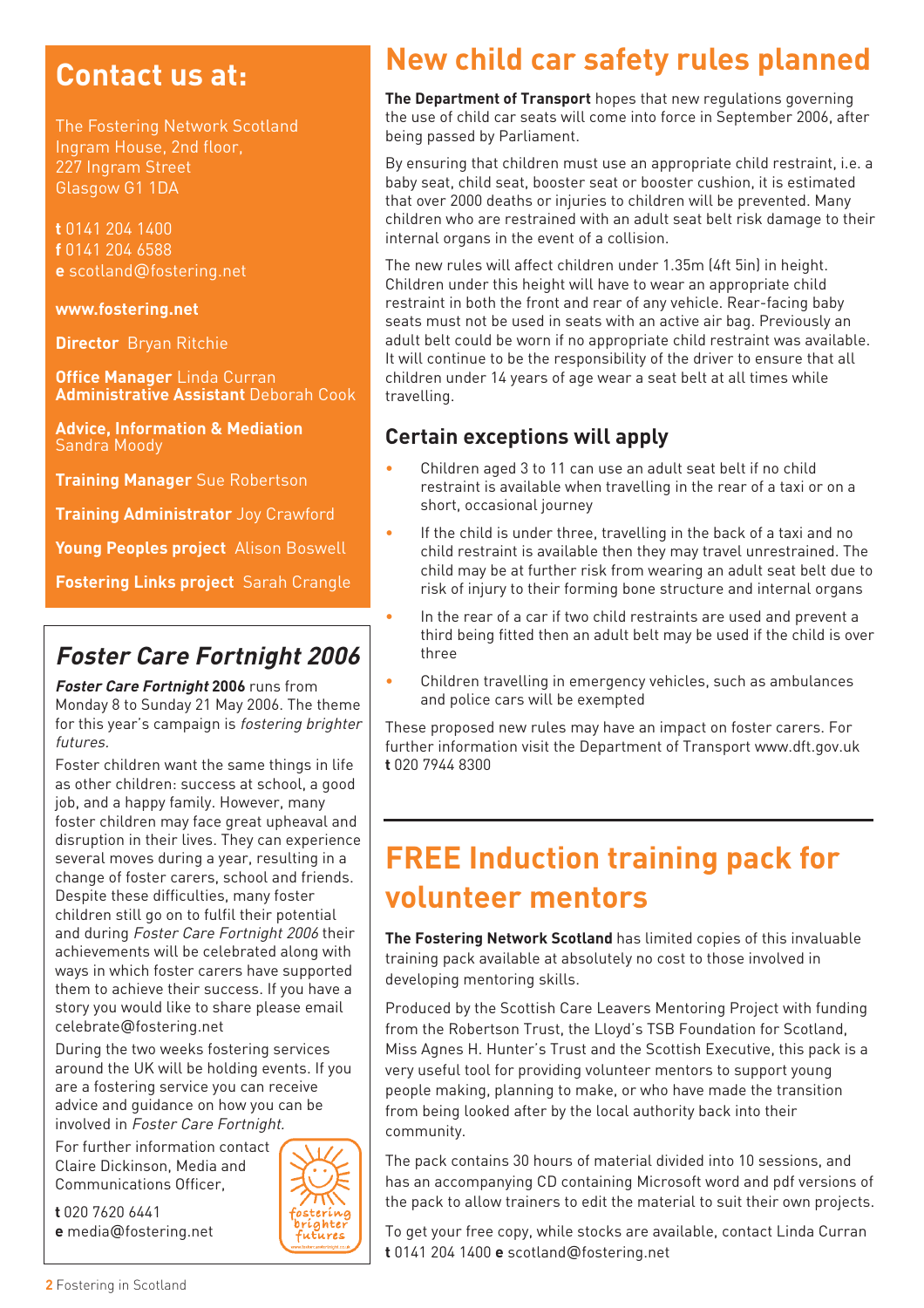## **Dear Members,**

**If the first two months of 2006** are anything to go by, the year ahead is going to be a very busy one!

The launch of Forgotten Voices did allow a lot of people to hear the voices of young people who are looked-after and of the sons and daughters of carers. It was a very well organised launch and the Young People's project did a great job and let no one important off the hook about what they were going to do to follow up the concerns the young people in the videos raised!

We will have had three focus groups by the time the newsletter comes through your letter-box. We have asked representatives in the focus groups to exchange their phone and e-mail addresses so that they can support each other between meetings and share good practice. We also had a membership meeting and again the discussion was lively! It focused on the Caring for our Children reports and provided a lot of issues for debate.

We await two important reports from the Scottish Executive, one is an Adoption Bill with some parts relevant to foster care developments. We hope that there will be positive news about support during allegations, allowances and permanency orders. There is also a report about looked-after children which may highlight good practice but some gaps in services too.

I have been at a Board weekend where we were looking at the achievements the Fostering Network wants to see in the next few years. Better handling of allegations, realistic allowances and more foster carers under less pressure were high on our list.

I am always interested in hearing what you want the Fostering Network to do while remembering that we only have eight staff in Scotland to do all the work. I would like to thank them for all that they do and for coping with a lot of issues in a very professional way.

The Annual Conference for the UK is likely to be held in Glasgow in the autumn so I hope that we will see some of you there to welcome carers from across the UK. I am sure there are more similarities than differences in how fostering services are working.

Best wishes and thank you for all the care you give to or arrange for so many children.

Anne Black

Chair, Scottish Committee Spring 2006

## **Training updates for Scotland**

**Our training team** have developed a variety of more in depth courses aimed at those involved in working directly with children and young people, expanding on our current range of popular courses being presented throughout Scotland. These courses are ideal for carers and workers who hope to further develop their existing skills and knowledge in these areas.

**Attachment, Resilience and Identity** is a two day course exploring how foster carers and social workers can help children and young people to be resilient in the face of adversity. Examining behaviour patterns associated with attachment difficulties in children and young people and how this affects their interactions with other people, the course will help you to understand the importance of a child's or young persons need to develop a sense of their own identity and explore opportunities for doing this.

**Introduction to Substance Use** introduces participants to issues of substance use in relation to looked-after children. In particular, it will clarify the legal position for foster carers and other members of the fostering team. The course will examine parental substance use and the effect on children who have to be looked-after as a result; explore the facts and myths around substance use; provide up-to-date information about substances used by young people and the terminology they use to talk about them; learn how to recognise signs of use and misuse; think about strategies for action and identify sources of support.

**Caring for children who have been sexually abused** will enable participants to develop their knowledge and their skills to meet the needs of sexually abused children. The course aims to increase the participants understanding of child sexual abuse and to recognise the impact on behaviour, child development and self-esteem. It will suggest ways of developing strategies which help with the healing process and keep their families and foster children safe, and will encourage participants to look at their role in responding and recording a disclosure of abuse and look at the roles and responsibilities of all parties involved. The course will also encourage participants to identify their own support networks and recognise the impact on themselves of working with children who have been sexually abused, and enable participants to feel comfortable discussing sexual issues and behaviours.

**New course Introduction to Substance Use** One-day course 14 June 2006

**Men in Foster Care** One-day course 17 June 2006

**The Role of the Supervising Social Worker** Two-day course 31 October, 1 November 2006

For further information on these or any other training issues contact Joy Crawford **t** 0141 204 1400 **e** joy.crawford@fostering.net who will be happy to discuss your training queries further.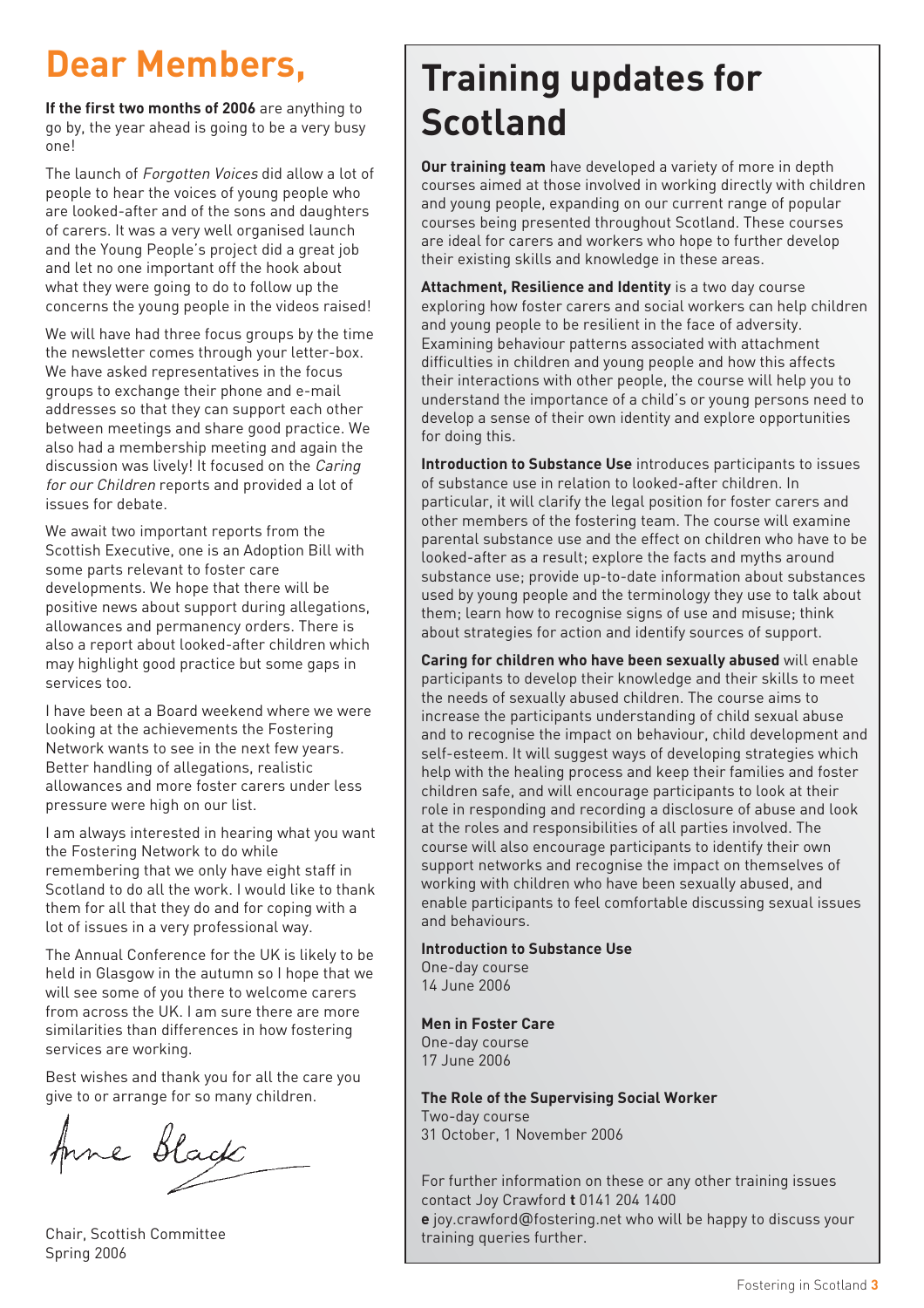

#### **International Women's Day**

**The Young People's Project** and Families for Children celebrated International Women's Day in March with a successful evening for young women with experience of foster care. This event Young Women Taking Care of Themselves highlighted the importance of young women taking care and having time for themselves. A film about young peoples' experience of foster care was screened and everyone had the opportunity to join in the taster sessions of salsa, belly dancing, reiki and facials.

#### **Jackie Roberts Chief Executive, Care Commission**

**I was very impressed** by the two films put together by the Young People's project. The messages from young people in foster care and the sons and daughters of foster carers are important and should not be forgotten. Many of us have heard these messages before, but they seem 'forgotten' if we do not act on them.

Now that there are National Care Standards for foster care and family placement services, which we are using for our inspections, we sincerely hope that services will improve. There are standards for recruitment, for matching and preparation and for good support to family placements. If agencies meet these standards, there should be far fewer unplanned moves for foster children.

If agencies meet the standards for assessment, practical help and reviews, then sons and daughters are much more likely to receive the support they need as part of the family's fostering experience.

#### **Liz Moran,**

#### **Director, macrobert Arts centre, worked with the Young People's project**

macrobert is committed to making it's work accessible to all young people living in Scotland and projects such as the Young People's project are vital to ensure they fulfil this commitment. macrobert began working with the Young People's project in November 2005, workshops were held with young people who have been involved in making Forgotten Voices about issues relating to the needs of being in foster care or being the sons and daughters of foster carers. These drama workshops aimed to develop self-confidence and media presentation skills in the lead up to the launch in February.

macrobert has also been facilitating drama workshops specifically aimed at young people between the aged of 12 and 15 years old who are currently in foster care within the Stirling, Falkirk and

Clackmannanshire area. As well as providing a crucial opportunity for the participants to mix with other young people in similar situations to themselves, the programme of six weekly workshops allows the young people to explore topics such as Article 12, rights and responsibilities, peer pressure, bullying, family break-ups and friendships.

Negotiation is under way for macrobert to continue similar work with the Fostering Network in areas such as Kilmarnock, Perth and Dundee. Alongside this is a documentary film project facilitated by D Fie Foe animation company.

### **Christine**

**I became involved** with the Young People's project five years ago as I felt that it would be a good opportunity to make my voice heard where I felt it was so often ignored or at best, misunderstood. Since then I have seen the project expand and develop; I have worked with many other young people from all fostering backgrounds across Scotland, sharing experiences and identifying issues which we felt needed to be addressed. The project was launched to utilise this collective knowledge, and bring to light the common problems that were identified. The two films created were based on scripts that young people wrote together, trying to give as realistic an insight as possible into the experiences of young people involved in fostering.

I was lucky enough to be one of the young people involved in the launch of the films. It was an amazing experience to be representing so many young people at an event which had a potential to change so many lives. There was a real feeling of excitement and anticipation among those involved, as we had spent so many months preparing for this opportunity. It was encouraging to see so many representatives of bodies with the ability to make a difference in attendance, notably Robert Brown, Deputy Minister of Education. I met the minister as he arrived and had the opportunity to speak to him before the start of the films. He appeared to be looking forward to viewing the films and seemed very interested in the issues being addressed. After the films had been shown, a question panel was held and interviews were held. The majority of questions were aimed at the minister, and the depth with which they were answered was especially encouraging. Personally, I found the entire project an amazing experience. Judging by the extent of positive feedback we received afterwards, our enthusiasm and dedication must have been recognisable. It was great to watch what was literally years of collective work come together and work so well. The launch was a great opportunity to make our voices heard. The films communicated our passion and enthusiasm but highlighted strongly where we feel we have been let down by the system. We put it to the decision makers to realise the great responsibility they have to change the system for the better. If they decide to implement the changes, to act upon what they heard and saw, so many lives will be changed for the better.

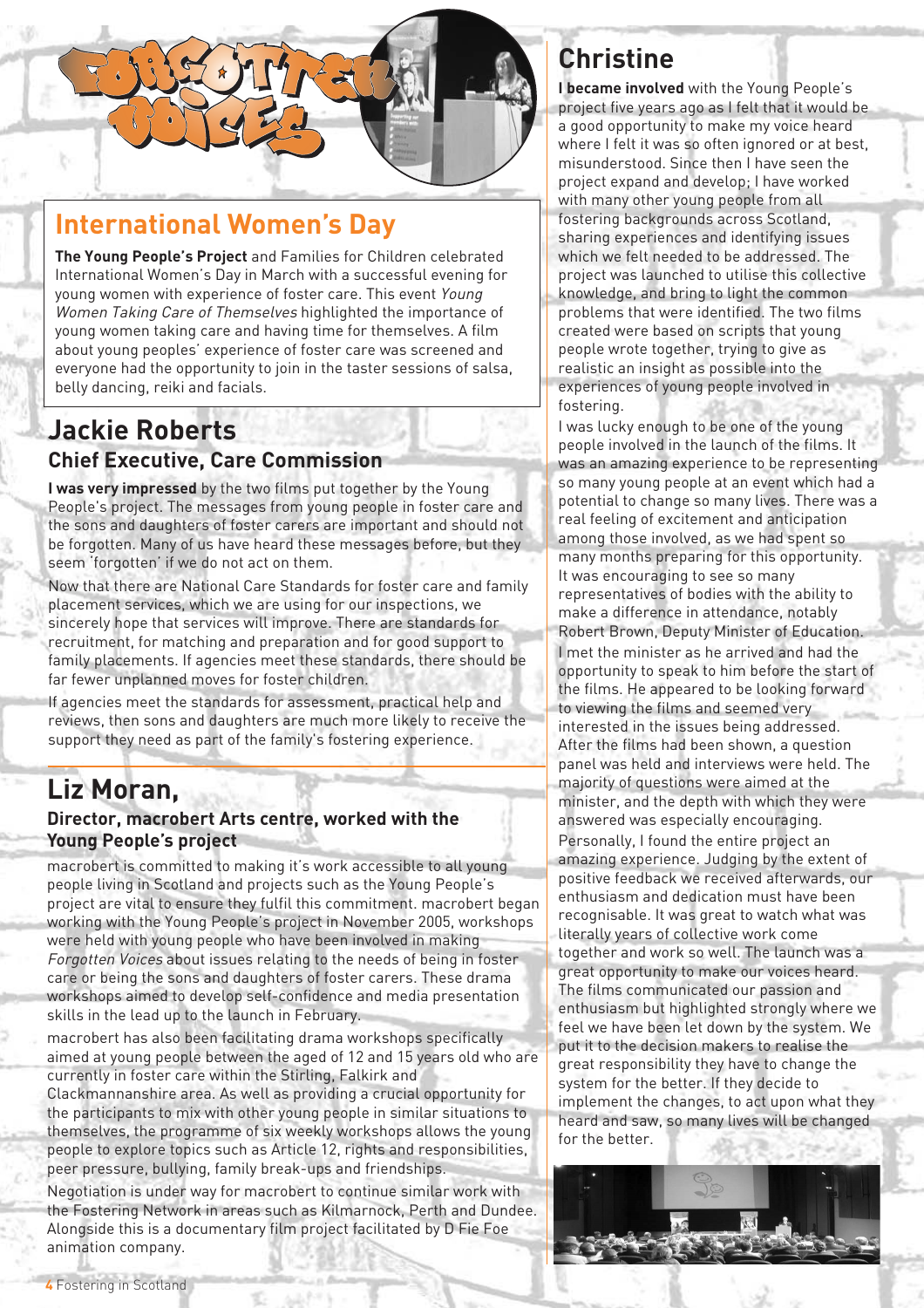## **Cheryl**

**Several months ago I**, along with a number of young people who had experience in foster care, began to write a script for a video. At the same time, young people who are the sons and daughters of foster carers got together to make a video highlighting their issues and the issues of sons and daughters of foster carers across Scotland. Our aim was to give an overall view of the issues that affect children and young people in foster care across Scotland and to do it in the most effective way we could.

After hours of work, we had produced the videos. I introduced the video about children and young people in care and then talked through some of the issues that had been highlighted in the video. I felt that both of these videos were well-received and have hopefully made an impression on those who saw them.

I have really enjoyed being involved in making these films and as well as the videos, we have been filming a documentary so that we can look at what changes are going to happen in the future.

The two videos we have produced are both very powerful, and I am confident that everyone who sees them will be left with a very strong impression. I hope that people are not only left with a strong impression of the issues affecting young people, but are provoked into doing whatever they can to improve our experiences for the future.

### **Dawn**

**On the day many** important bodies attended, all there for the same purpose to stand back and listen to what children and young people had to say, in relation to foster care. After our views were put across to everyone via the films and our individual introductions, it was then the turn of the professionals to explain what they would do to make change in relation to the aims we as children and young people had expressed. This was carried out via a panel, in which I was a part of. The panel discussion went really well with numerous questions being put forward, with all of the questions being answered in depth.

One young person did provide a good statement regarding the sons and daughters aims, which related to the theft and damage of belongings. She rightly stated that its not just sons and daughters who have their possessions stolen, she also had possessions stolen. I would like to just say to her well done for speaking up for herself, and that although nothing was mentioned about this in the film, we do understand this takes place and needs to be dealt with. However, as the film was portraying the main issues in which the kids in care needed dealt, issues such as luggage and number of placements took priority. This is not to say that her issue raised isn't important.

I would also like to say the issues of luggage for myself is a really important area which requires to be changed. To take a child out with their environment is for most children a really daunting experience, albeit for the best interest of the child. When the child looks back on the day they went into care and remembers having to move all their worldly possessions in a black bin liner, what kind of worth is that giving the child? I throw my rubbish out in bin liners; no child should have to move home with their belongings in one. It wouldn't cost much for the local authorities to provide luggage in their departments for children who are about to come into care. All the social worker would require to do is pick up a set of luggage cases and take it with them when they go to move the child. This would solve the problem of the luggage situation. A solution so simple, yet one which has not been put into practice!! At the end of the day how would YOU feel if you had to move this way?

The day went really well, and I look forward to following the progress of change that the films will hopefully bring about. Change that is much needed to better the future of children and young people in care. After all, the children and young people are who professionals are working for, this is why we need professionals to take the views of what young people require to be changed and help enable them to help themselves have a brighter tomorrow.

#### **Stop Wasting My Time!**

**PACS** has produced a booklet aimed at teachers, adoptive families, foster carers and relevant professionals involved in the education of looked-after children. Stop Wasting My Time! examines the concept of attachment within schools.

The booklet takes the form of 18 case studies representing various school situations and experiences of pupils in local schools during the last few years. After setting the scene an explanation is given as to how attachment issues may be relevant and practical suggestions are offered as to how the situation could have been helped. The examples of school situations could usefully be used as discussion starters for training purposes. The booklet is useful for professionals involved in education and in particular the person designated with responsibility for looked-after children.

The concept of attachment refers to the emotional relationships we have with other people – when early relationships are damaged, children may develop emotional, behavioural and learning problems. This is particularly relevant to looked-after and adopted children, whose at times confusing and difficult behaviour, can lead to their being criticised and even excluded from school.

This publication follows on from Adoption, Attachment Issues and your School and illustrates what sort of behaviours can result from attachment issues, why they occur and suggestions for practical ways to help.

Adoption, Attachment Issues and your School is free, and can downloaded from the PACS website

To obtain a copy of Stop Wasting My Time!, or for further information, contact

PACS Stop Wasting My Time 5 Pullar Avenue Bridge of Allan Stirling, Scotland FK9 4TB e renaphillips@hotmail.com. www.postadoptioncentralsupport.org

To help further the work of PACS a suggested donation of £3 for the booklet would be greatly appreciated – bulk copies can be obtained at a reduced



price. Cheques should be made out to PACS.

Thanks to Rena Philips for this information.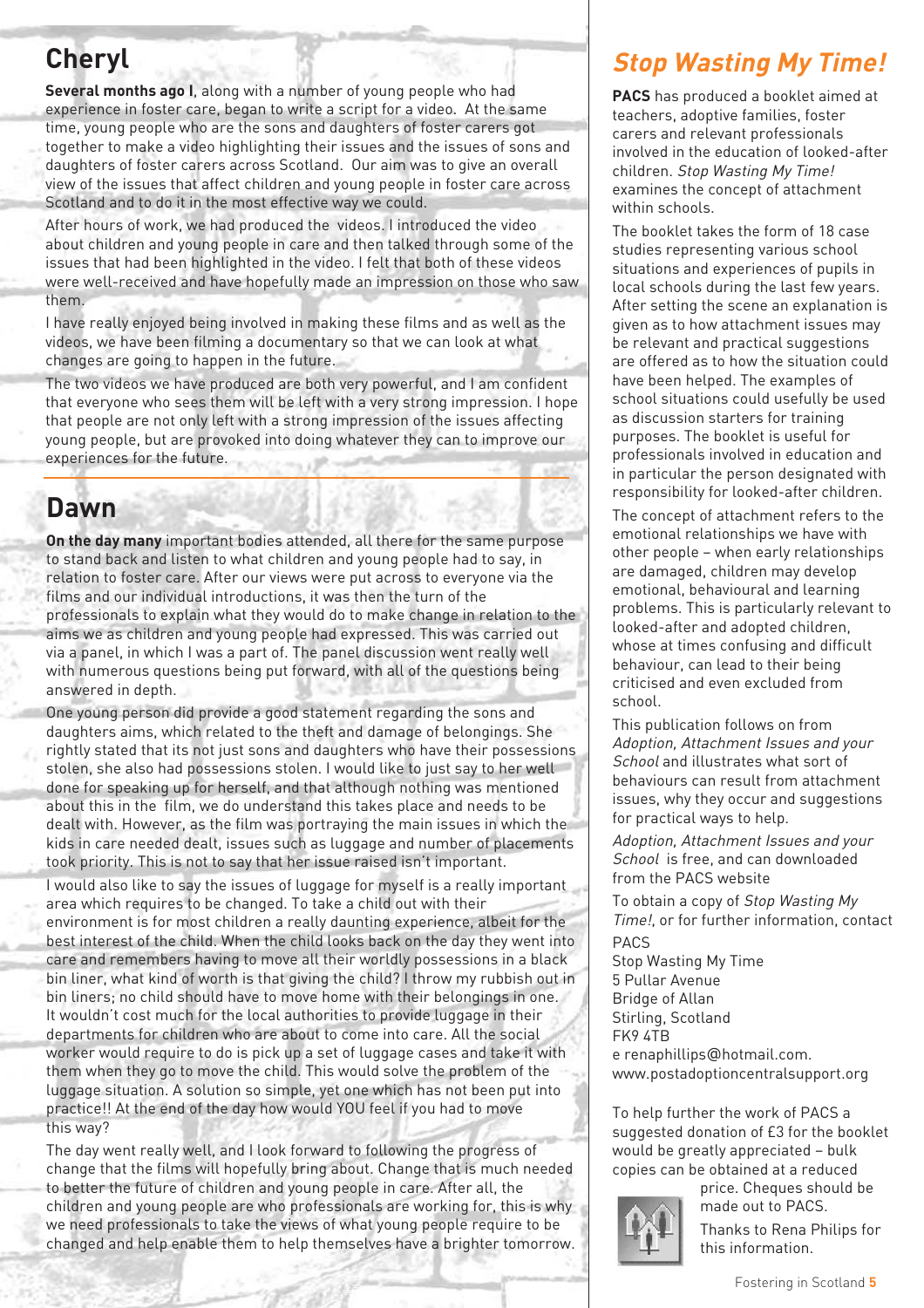# **New Deal for Renfrewshire**

**Renfrewshire Council** held a Fostering and Adoption Service open evening at Paisley Town Hall on Monday 6th February. Since the event, the team have received 40 enquiries, and are hoping to hold two sets of preparation groups.

Local foster carers and adoptive parents were on hand to answer any questions, along with representatives from social work, the Director of Social Work David Crawford, Councillor Tommy Williams, Convener of Renfrewshire Council's Community and Family Care Policy Board and Ronnie Burns, Provost of Renfrewshire Council.

The information evening highlighted the new deal for foster carers introduced by the Council to increase the pool of foster carers available to provide a wide range of family based care for children of all ages. Under the new financial arrangements, foster carers will receive a weekly payment of £345 per child or a pro-rata payment of £50 per child per day for care provided. With an allowance for providing daytime respite care and a number of discretionary payments also available to help with special equipment, furnishings or transport requirements, foster carers will be better rewarded for the commitment they make.

Another attractive aspect of the new financial package is the decision to award a retainer payment to permanent and short-term carers for periods of up to four weeks when they have no children under their care. A retainer of 50 per cent per registered usable place will be paid on such occasions.

The new financial package is designed to reinforce the message that foster caring is not an unpaid vocation but a paid profession. The demands of meeting a child's needs and being part of a larger care team including health and social services make fostering a full-time job. Carers are now required to participate in a professional training and development programme to increase their skills and knowledge and, with financial support to attend training courses and seminars, many foster carers can build a career in this field. There is good training and individual support provided for all foster carers from the dedicated fostering and adoption team at Renfrewshire.

Councillor Tommy Williams, Convener of Renfrewshire Council's Community and Family Care Policy Board, said: 'We rely on foster carers to provide homes for 150 children and young people from Renfrewshire. Speaking to the carers, they all express the great satisfaction they get from their involvement with these children, the sense of making a difference in their lives and also the idea of contributing to the local community'.

For further information, **t** 0141 842 5159 **e** childcare@renfrewshire.gov.uk

# **Model Letters**

Thanks to many of you who have sent in their model letters to Robert Brown, Deputy Minister for Education and Young People, and to you local MSP's.

There has been a great deal of support from our members to this, and the Scottish Executive have received many copies, which they have been busily replying to.

All Fostering Network members in Scotland have received copies of these model letters regarding Allegations and Allowances. With your continued support, we can ensure that the voice of fostering is heard.



## **Waiting for you…to change their lives**

**Dundee City** has recently launched their intensive recruitment campaign, funded by monies from the Scottish Executive. A television ad, premiered at the Annual Foster Carers dance at the end of February, will be aired weekly on Grampian TV. Local radio coverage on Radio Tay and Wave 102, press coverage through an advert in the Big Issue as well as adverts within the local papers and ten taxi's adorned with the branding will further encourage prospective foster carers and adopters to come forward and highlight that vulnerable children within Dundee City are Waiting for you…to change their lives. Further advertising during the year will feature throughout the local community with advertising space booked at the ice rink, both Dundee and Dundee United Football Clubs as well as in local supermarkets.

A free phone number is being used 0800 234 6060 and foster carers have volunteered their time and have been given training to answer the enquiry line. The telephone enquiry line is of benefit to all local authorities, as interest so far has come from across Scotland, and the callers are then directed to their relevant local authority.

For further information visit the dedicated website www.changetheirlives.com, or contact a member of the family placement team **t** 01382 43 60 60

**e** reception.claverhouse@dundeecity.gov.uk

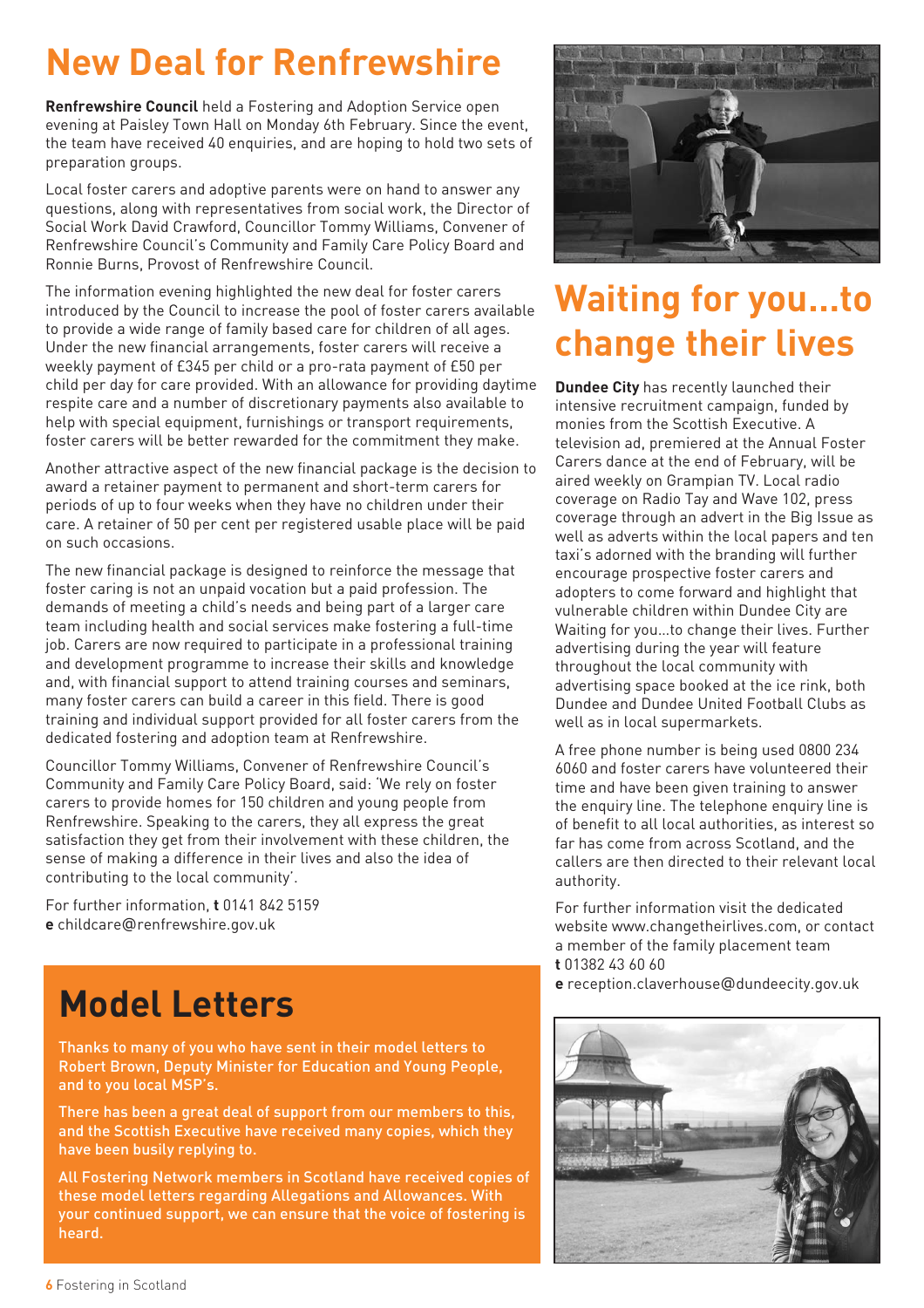# **Glasgow's Families for Children**

**The second phase** of a high profile marketing and recruitment campaign for foster carers in Glasgow City was launched by Libby McArthur, who plays Gina Rossi in BBC Scotland's hit drama River City, in George Square on Wednesday 8 March.

Libby released 800 helium-filled biodegradable balloons to symbolise the number of children currently in foster care each with a child's statement about the value of fostering.

The hard-hitting campaign includes adverts in newspapers, buses, billboards, radio and two-branded taxi's in the city – also unveiled in George Square.

The main aim is to create an awareness of the need for families in Glasgow and surrounding areas.The first phase began on 28 September last year and has been successful in attracting over 500 responses – but additional carers are still required.

A simplified application process for enquiries has been organised and a single telephone number 0845 270 0609 will appear on all recruitment materials. Full details on what's involved in fostering and the assessments are available in a special information pack.

For further information contact Morag Darnborough, Communications and Recruitment Officer **t** 0141 420 5823



# **More Carer's for Edinburgh's Children**

#### **The City of Edinburgh Council**

launched a major recruitment campaign in March to increase the number of carers for children and young people in Edinburgh.

It is hoped the new advertisements will attract the attention of people from all walks of life, adults from 20- 50 years of age to apply to be a foster carer. The Council has received a grant from the European Social Fund to attract and help unemployed people to become carers through the Capital City Carer scheme.

Kirstie Maclean, Service Manager - Family Based Care, says: 'Unfortunately, we have had a big rise in the numbers of children looked after by the Council this year. Drug and alcohol misuse by parents means that we are facing some new challenges. We are caring for a number of babies born addicted to methadone, they are hard to look after initially but they really flourish with committed foster carers.

'We also have a number of young people in our residential units who are orphans. They are longing for

carers who can give them a family life and support them through to adulthood. In between the tots and the teenagers, there are other children, particularly 7-10 year old boys, needing both short-term and long-term foster carers. We would like to recruit at least 25 more full time foster carers.'



Councillor Rev Ewan Aitken, Executive Member for Children and Families, said: 'Edinburgh's children deserve the best care possible. Where they need extra support or cannot live with their own family, the opportunity to be cared for in another family is often the best option.

The new campaign aims to raise awareness of the wide range of options that exist for potential carers, from a few hours a week through befriending to permanent fostering and adoption. In what has become a national problem recruiting carers has never been so important, just ask the 60 children currently waiting to find a home in Edinburgh.'

The advertisements will appear throughout the year on buses, taxis in the press and on the radio. To find out more about being a carer ring the recruitment line on 0800 174 833 or **e** foster.children@edinburgh.gov.uk - website –

www.edinburgh.gov.uk/fostering